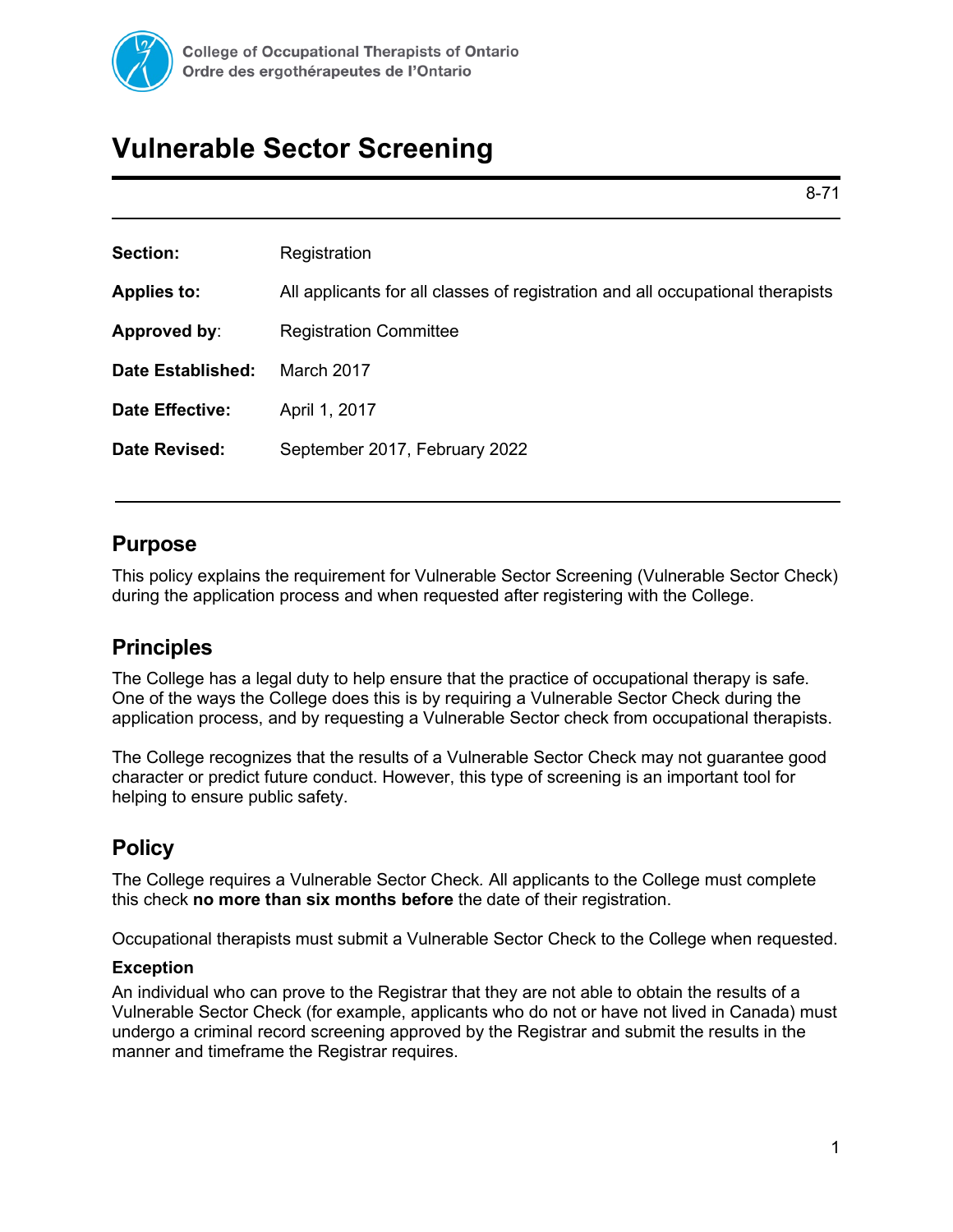

# **Process for applicants in all classes**

Applicants must submit the results of their Vulnerable Sector Check as part of their application to the College. They are responsible for obtaining the correct type of check and paying all related fees (including fingerprints, if required).

The check must be completed on all the names the applicant is currently using and has used in the past. The applicant is responsible for ensuring that the full legal name, any previous names and date of birth on the check match the information provided to the College during the application process. If the information does not match, the College will not accept the Vulnerable Sector Check.

#### **Suitability to practise**

If the results of the check are not clear, the Registrar will review the findings and will ask the applicant to provide additional information about any past findings or convictions, including such things as charging documents and transcripts of court appearances. The review may raise concerns about the applicant's suitability to practise. This means the applicant's previous conduct gives the Registrar reasonable grounds to believe the applicant will not practise occupational therapy safely and ethically. In such cases, the Register may refer the application to the Registration Committee.

## **Process for occupational therapists**

All occupational therapists have an obligation to report in writing to the Registrar if they have been charged with an offence or there has been a finding of professional misconduct or incompetence made against them by another regulator.

As well, occupational therapists, when requested, must submit the results of a Vulnerable Sector Check to the College, in the manner and timeframe required. They are responsible for obtaining the correct type of check and paying all related fees (including fingerprints, if required) and for providing follow-up information when requested by the Registrar.

The check must be completed on all the names the occupational therapist is currently using and has used in the past. The occupational therapist is responsible for ensuring that the full legal name, any previous names and date of birth on the check match the information on file with the College. If the information does not match, the College will not accept the Vulnerable Sector Check.

#### **Suitability to practise**

If the results of the check are not clear, the Registrar will review the findings and will make inquiries as appropriate, including asking the occupational therapist to provide further information and relevant documents, such as charging documents or transcripts of court appearances. The review may raise concerns about the occupational therapist's suitability to practise. In these cases, the Registrar may appoint an investigator.

# **Related policies**

[Determining Suitability to Practise at Registration](https://www.coto.org/docs/default-source/registration-policies/8-72-determining-suitability-to-practise-at-registration.pdf?sfvrsn=2)